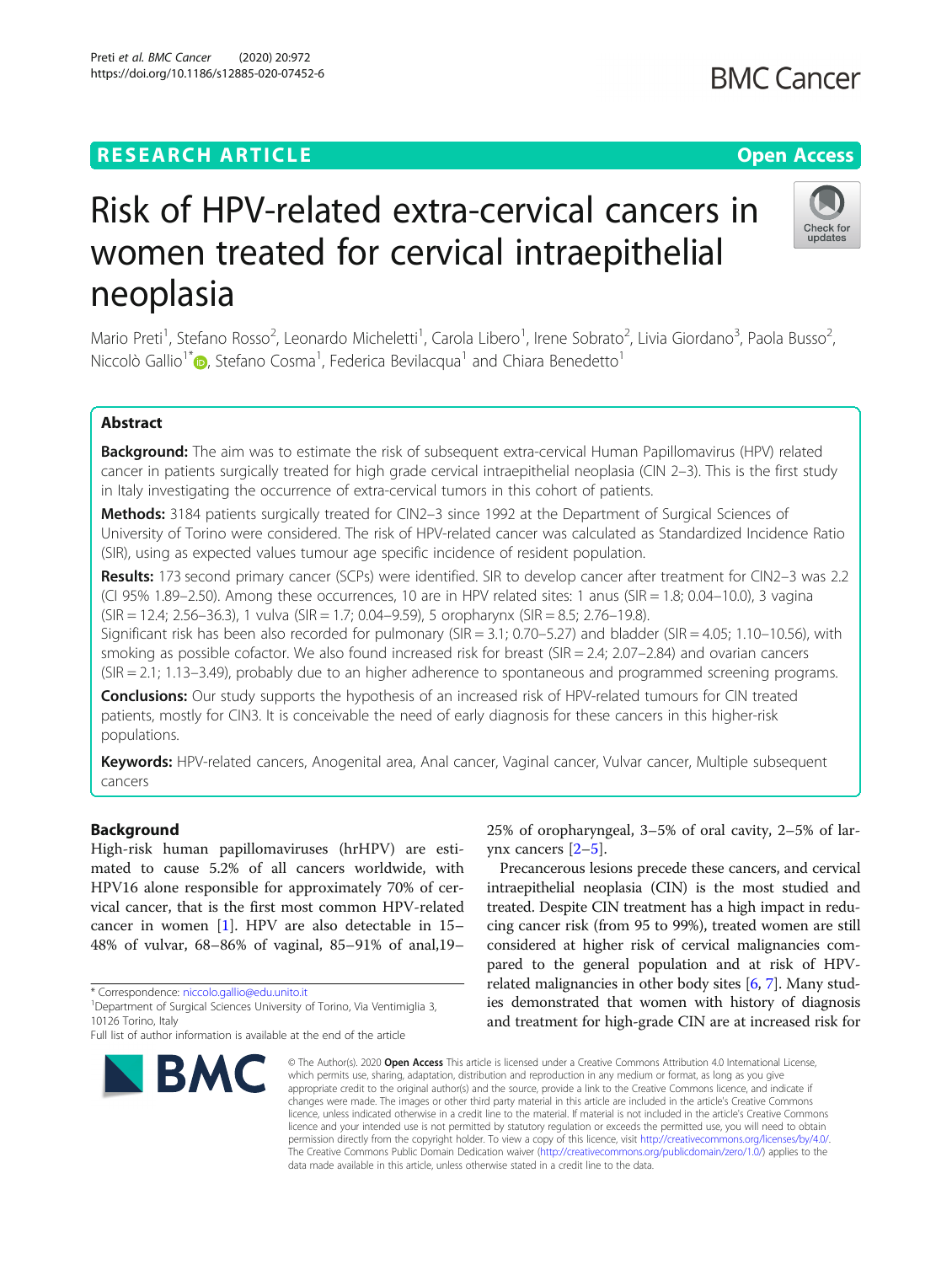HPV subsequent primary cancers (SPCs) [\[6](#page-5-0)–[16](#page-5-0)]. An HPV-SPC is defined as a metachronous invasive primary solid tumour, which develops at least 2 months after the diagnosis of a primary HPV-related tumour [\[17](#page-5-0)].

Viral, host, and behavioral variables may increase the risk of cancer development allowing persistence of HPV infection.

The viral genotype present influences risk and HPV 16 infection has the highest risk of viral persistence and subsequent precancer/cancer development [\[15](#page-5-0)].

Host immunoresponse influence the effectiveness of viral clearance: primary immunodeficiency disorders but also polymorphisms in genes such as TLRs (Toll-Like receptors) and NF-kB networks are associated with higher risk of lesions [\[18](#page-5-0)]. Also secondary immunodeficiencies either infection-related (HIV) or iatrogenic (chemotherapy or biological drugs) elevate the risk of HPV related malignancies [[4](#page-5-0)].

Sexual behaviors such as number of partners, young age at first intercourse, frequency and type of sexual practices and partners' sexual histories are risk factors for developing HPV related cancers [\[19](#page-5-0)]. Smoking is still debate as risk factors, but it seems that it can play a role in transition from HPV infection to precancer [[20](#page-5-0)].

The aim of this study was to estimate the risk of developing SPCs and the site of occurrence in a cohort of women resident in Piedmont (North-West Italy Region) previously treated for high-grade CIN, distinguishing between HPV-related and non-HPV-related sites.

This is, at our knowledge, the first study in Italian population with the aim to provide accurate risk estimates of occurrence of a prior CIN represents an increased risk for HPV-related SPCs.

#### Methods

Individual clinical information on all patients surgically treated with large loop excision of transformation zone (LLETZ) procedure at the Department of Surgical Sciences of the University of Torino, St. Anna Hospital for highgrade CIN from 1992 to 2016 were recruited in the cohort (6649 patients). Women treated after 2014 were excluded in order to have at least 5 years of follow-up for each patient, reducing the cohort at 5595 women. This database was linked with the Piedmont Cancer Registry (Registro Tumori Piemonte: RTP) to retrieve information on subsequent neoplasm (excluding non-melanoma skin cancers). RTP registered cancers among residents only in the Municipality of Turin between 1985 and 2007, the residents in the larger Turin Metropolitan Area since 2008, and finally in the whole region since 2013. Patients in the cohort were considered only if resident in the corresponding area for the period above mentioned, otherwise they were discarded from the cohort. The study cohort was thus reduced to 3184 patients.

Expected cases by type of cancer were calculated in the reduced cohort applying corresponding specific rates [<http://ci5.iarc.fr>; [www.cpo.it](http://www.cpo.it)] by age class (five-year groups: 0–85+), period (Turin Municipality: years 1992–1997, 1998–2002, 2003–2007, 2008–2012, 2013–2014; Metropolitan Area: years 2008–2012, 2013–2014; Piedmont Region: years 2013–2014) and cancer site. Person-years in the cohort were calculated with month approximation at followup date and time of surgery (as starting observation time).

All tumours were classified by anatomical site using the International Classification of Cancer Pathologies, 3rd edition ICD-O 3. Risk of SPCs was then calculated dividing number of observed and expected cases as Standardized Incidence Ratio (SIR). Confidence interval of SIR were derived using Haenszel's exact method [[21\]](#page-5-0).

#### Results

The study cohort of 3184 patients resident in Piedmont during the period and in the area of RTP registration was observed for a total of 20,022 person-years up to the end of 2014.

In this period, a total of 173 neoplasms were registered in these women (Table [1](#page-2-0)) with an overall SIR of 2.2 (95% exact CI: 1.89–2.50). In particular, HPV-related cancer site showed an important and statistically significant risk increase in patients surgically treated for CIN2–3. Overall oropharynx cancers (5 cases) exhibited a SIR of 8.5 (95% exact CI: 2.76–19.8). Tongue cancers were the most frequent among them, 4 occurrences and SIR of 14.1 (95% exact CI: 3.84–36.2).

We had a SIR of 1.8 (95% exact CI: 0.04–10.00) in anal area, 1,7 (95% exact CI: 0.04–9.59) and 12.4 (95% exact CI: 2.56–36.3) in vulvar and vaginal localization respectively.

Summing up all these HPV related sites we had 10 cases with a significant SIR of 5.1 (95% exact CI: 2.44– 9.38). For each positive case of SPC, we checked, consulting the database created, whether patients were treated for CIN 2 or CIN 3: an higher risk of developing SPCs was found in CIN 3 treated patients, SIR of 6.08 (95% exact CI: 2.44–12.53), compared to CIN2, SIR of 1.43 (95% exact CI: 0.57–2.94). (Table [2](#page-2-0)).

An excess risk of other cancers not strictly related to HPV infection was also observed. In particular, 15 lung cancers, SIR 3.1 (95% exact CI: 0.70–5.27); 3 bladder cancers, SIR 4.05 (95% exact CI: 1.10–10.56). 62 subsequent breast cancers and 7 ovarian cancers ((SIR respectively 2.4 (95% exact CI: 2.07–2.84) and 2.1 (95% exact CI: 1.13–3.49)).

#### **Discussion**

The study was performed to estimate the risk of SPCs in extra-cervical sites in women surgically treated for CIN 2 and CIN 3. Recently, similar studies have been published, with slightly different criteria of inclusion [\[6](#page-5-0)–[14](#page-5-0), [16,](#page-5-0) [22](#page-5-0)– [24](#page-5-0)]. Sexually transmitted HPV infection is common, but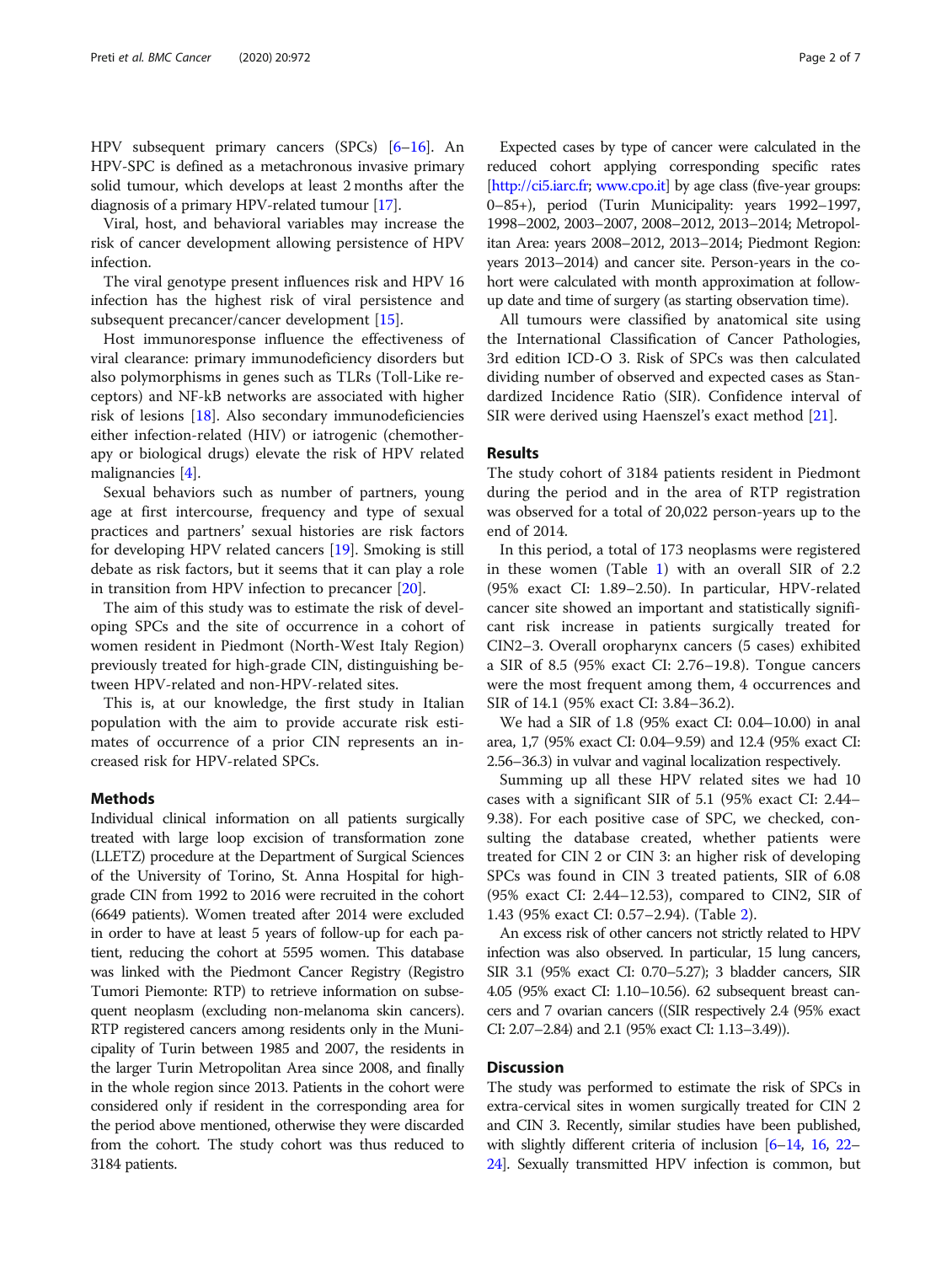<span id="page-2-0"></span>Table 1 Observed subsequent cancers in a cohort of patients treated with LLETZ for CIN2–3 [excluding non-melanoma skin cancers]

| <b>Cancer Site</b> | ICDO-3 codes    | <b>Observed SPCs</b> |
|--------------------|-----------------|----------------------|
| Oropharynx         | C01-C10         | 5                    |
| Oesophagus         | C15             | $\mathbf{1}$         |
| Colon-rectum       | $C18 - 20$      | 20                   |
| Anus               | C21             | 1                    |
| Liver              | C22             | 1                    |
| Gallbladder        | C <sub>24</sub> | $\overline{2}$       |
| Pancreas           | C25             | $\mathbf{1}$         |
| Lung               | C33-C34         | 15                   |
| Melanoma           | C44             | 11                   |
| Soft Tissues       | C49             | $\mathbf{1}$         |
| <b>Breast</b>      | C50             | 62                   |
| Vulva              | C51             | $\mathbf{1}$         |
| Vagina             | C52             | 3                    |
| Corpus Uteri       | C54             | 9                    |
| Ovary              | C56             | $\overline{7}$       |
| Kidney             | C64             | $\overline{2}$       |
| Bladder            | C67             | 3                    |
| <b>SNC</b>         | C71             | $\mathbf{1}$         |
| Thyroid            | C73             | 6                    |
| Parathyroid        | C75             | 1                    |
| Myeloma            | C42             | 5                    |
| Lymphomas          | C77             | 9                    |
| Leukaemias         | C42             | $\overline{2}$       |
| Others             |                 | $\overline{4}$       |
| <b>Total</b>       |                 | 173                  |

Legenda: ICDO-3 International Classification of Diseases for Oncology 3rd Edition LLETZ Large Loop Excision of the Transformation Zone SPCs Second Primary Cancers

| <b>Table 2</b> HPV-related cancers in CIN 2-3 LLETZ treated patients. |  |  |  |
|-----------------------------------------------------------------------|--|--|--|
| Standardized Incidence Rates according to Haenszel's formula          |  |  |  |

| <b>Cancer Site</b> | ICDO-3<br>codes | Observed<br><b>SPCs</b> | <b>Expected</b><br><b>SPCs</b> | <b>SIR</b> | 95% CI        |
|--------------------|-----------------|-------------------------|--------------------------------|------------|---------------|
| Oropharynx         | $CO1-C10$       | 5                       | 0.59                           | 8.5        | 2.76-19.8     |
| Anus               | C21             |                         | 0.55                           | 1.8        | $0.04 - 10.0$ |
| Vulva              | C51             |                         | 0.58                           | 17         | $0.04 - 9.59$ |
| Vagina             | C <sub>52</sub> | 3                       | 0.24                           | 124        | $2.56 - 36.3$ |
| <b>Total</b>       |                 | 10                      | 1.96                           | 5.1        | $2.44 - 9.38$ |

Legenda:

ICDO-3 International Classification of Diseases for Oncology 3rd Edition LLETZ Large Loop Excision of the Transformation Zone SPCs Second Primary Cancers SIR Standardized Incidence Ratio

CI Confidence Interval

usually transient: 80% of infected women spontaneously eliminate HPV within 2 years of acquisition [\[3\]](#page-5-0).

The presence of high-grade CIN is a good proxy for persistent high-risk HPV infection. The common viral HPV aetiology for a subset of extra cervical tumours factor explains why women with history of CIN2 or CIN3 have a significantly higher risk of anal, vulvar, vaginal, and oral cancer [\[16,](#page-5-0) [25\]](#page-5-0).

Women whose inadequate immune response failed to clear HPV infection and allowed viral persistence and CIN development are at higher risk for HPV persistence after CIN treatment and subsequent related lesions [[24\]](#page-5-0).

An immunological failure could be present, together with other specific risks, in other body sites, consequently increasing the risk of lesions elsewhere [\[4](#page-5-0), [17](#page-5-0)]. The common risk factors as HPV 16 persistent infection and other behavioural factors as smoking and sexual practices could also increase risk for SPCs development, in the presence of a persistent HPV infection [[3\]](#page-5-0).

#### Anogenital region

In (Table 3) we compare our study with the literature data. All studies use SIR or Relative Risk (RR) to estimate the correlation between primary cervical lesions and SPCs.

| <b>Table 3</b> Anogenital SPCs in CIN 2-3 LLETZ treated women. A |  |
|------------------------------------------------------------------|--|
| comparison between literature and our study data                 |  |

| Author                   | Year | <b>First lesion</b> | Value      | Vulva | Vagina | Anus |
|--------------------------|------|---------------------|------------|-------|--------|------|
| Evans [26]               | 2003 | CIN <sub>3</sub>    | <b>SIR</b> | 4.4   | 18.5   | 5.9  |
| Kalliala [6]             | 2005 | $CIN 1-3$           | <b>SIR</b> | 4.1   | 12     | 5.7  |
| Edgren [9]               | 2007 | CIN <sub>3</sub>    | <b>IRR</b> | 2.2   | 6.7    | 4.7  |
| Strander [22]            | 2007 | CIN <sub>3</sub>    | <b>RR</b>  |       | 6.8    |      |
| Saleem [12]              | 2007 | CIN3                | <b>SIR</b> |       | -      | 16.4 |
|                          |      | SCC                 | <b>SIR</b> |       |        | 6.2  |
| Tatti [27]               | 2012 | $CIN 2-3$           | OR         |       |        | 1.91 |
| Gaudet [10]              | 2014 | CIN <sub>2</sub>    | <b>SIR</b> | 1.47  | 3.61   | 0.89 |
|                          |      | CIN <sub>3</sub>    | <b>SIR</b> | 3.79  | 8.53   | 2.28 |
|                          |      | $CIN2-3$            | <b>SIR</b> | 2.9   | 6.65   | 1.75 |
| Sand [11]                | 2016 | CIN <sub>2</sub>    | <b>RR</b>  | 2.5   | 8.1    | 2.9  |
|                          |      | CIN <sub>3</sub>    | <b>RR</b>  | 4     | 17.1   | 4.2  |
| Ebisch [8]               | 2017 | CIN <sub>3</sub>    | <b>IRR</b> | 4.97  | 86.08  | 3.85 |
| Suk [23]                 | 2018 | SCC                 | <b>SIR</b> | 3.8   | 17.3   | 2.3  |
| Acevedo<br>Fontánez [14] | 2018 | SCC                 | <b>SIR</b> | -     |        | 51.6 |
| Wang [16]                | 2020 | SCC                 | <b>SIR</b> | 2.29  | 1.85   | 1.41 |
| Our study                |      | $CIN 2-3$           | <b>SIR</b> | 1.7   | 12.4   | 1.8  |

Legenda:

CIN Cervical Intraepithelial Neoplasia

IRR Incidence Rate Ratio

LLETZ Large Loop Excision of the Transformation Zone

RR Relative Risk

SCC Invasive Squamous Cell Carcinoma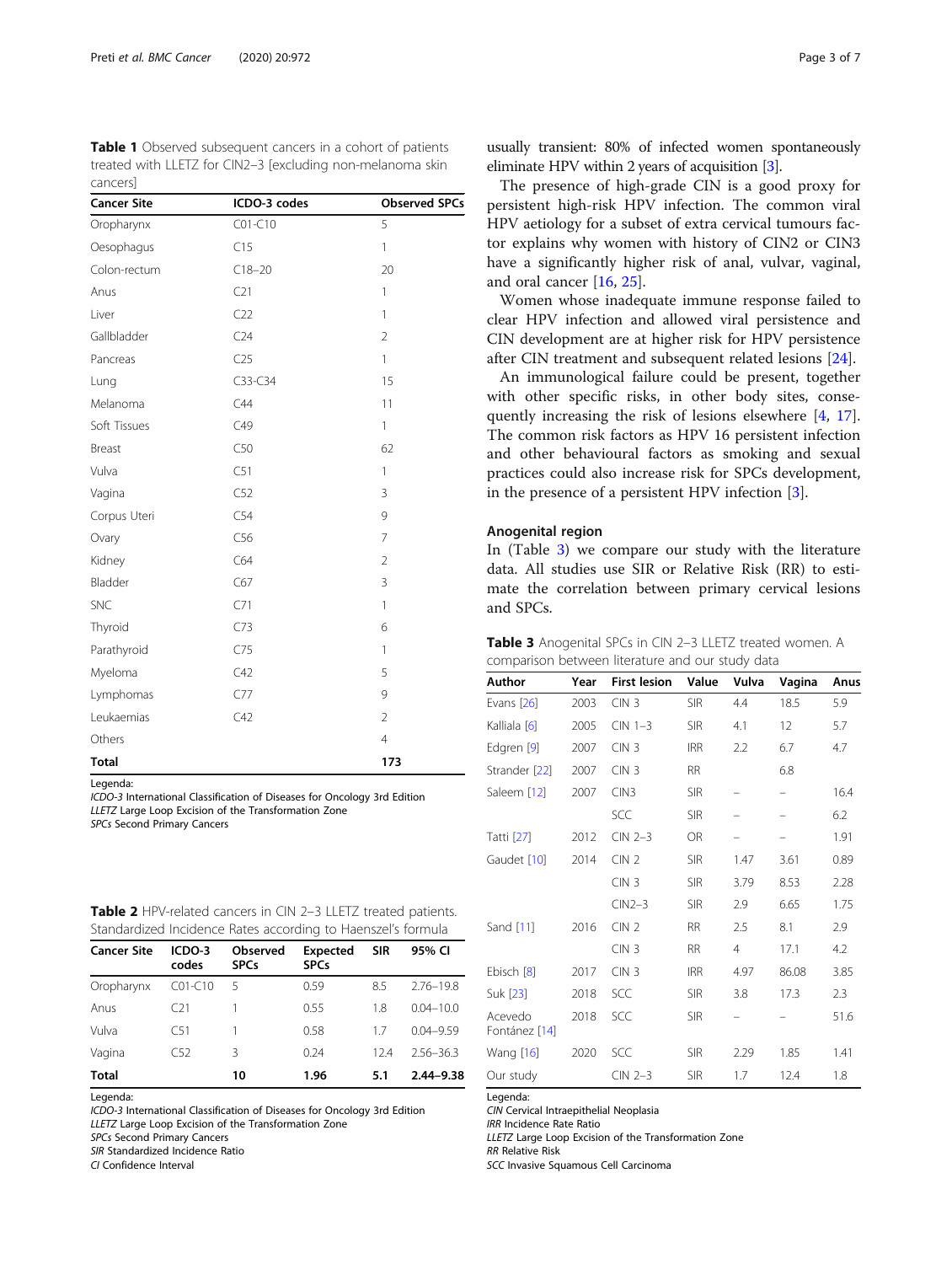Surgical removal (LLETZ) of CIN does not mean removal of HPV infection and HPV DNA can be present in surrounding, clinical normal tissues and this viral persistence can rise the subsequent precancer/cancer risk [[7](#page-5-0)].

The correlation between anogenital tumour or pretumour lesions and HPV infection has been well de-scribed [\[18](#page-5-0)]. There is general consensus in stating that patients treated for high grade CIN or cervical cancer are at increased risk of invasive neoplasia and our study confirms this trend [\[5](#page-5-0)–[14](#page-5-0), [16\]](#page-5-0).

In our study all SPCs found in anal, vulvar and vaginal sites occurred in women with previous history of CIN 3. No case of CIN 2 determined SPCs in the anogenital area. This could be explained by the more reproducible diagnosis of CIN 3 respect to CIN 2 and with the longer HPV persistence to achieve CIN3/carcinoma in situ lesions [[28\]](#page-5-0). Also HPV-induced field effect is a risk factor for multicentric disease, as a persistent lesion allows continuous spreading of infective HPV [[29](#page-5-0)].

#### Head-neck

The role of HPV in the pathogenesis of a subset of head and neck tumours, in particular in oropharyngeal squamous cell tumours (OPSCCs), has been well established [[30,](#page-5-0) [31\]](#page-5-0). Patients with HPV-related cancers are more frequently younger and with a better prognosis than those with OPSCCs HPV-negative [[31\]](#page-5-0). Numerous studies in the literature show an increased risk of SPCs onset after anogenital HPV-related lesion [[6](#page-5-0)–[8,](#page-5-0) [10,](#page-5-0) [23,](#page-5-0) [26\]](#page-5-0). We confirmed this evidence. (Table 4) compares the values of the literature with our study.

A Danish study shows that women with HPV-related OPSCC are more likely to be affected by cervical disease: the association between oral and cervical HPV related lesions is stronger for smoking patients than for nonsmokers [[30](#page-5-0)]. Also sexual behaviours as unprotected oral

**Table 4** Head and neck SPCs in CIN 2-3 LLETZ treated women. A comparison between literature and our study data

| Author       | Year | <b>First lesion</b> | Value      | <b>Head and Neck</b> |
|--------------|------|---------------------|------------|----------------------|
| Evans [26]   | 2003 | CIN <sub>3</sub>    | <b>SIR</b> | 1.2                  |
| Kalliala [6] | 2005 | $CIN 1-3$           | <b>SIR</b> | 1.7                  |
| Gaudet [10]  | 2014 | CIN2                | <b>SIR</b> | 0.47                 |
|              |      | CIN <sub>3</sub>    | <b>SIR</b> | 0.67                 |
| Ebisch [8]   | 2017 | CIN <sub>3</sub>    | <b>IRR</b> | 5.51                 |
| Suk [23]     | 2018 | <b>SCC</b>          | <b>SIR</b> | 1.4                  |
| Wang [16]    | 2020 | <b>SCC</b>          | <b>SIR</b> | 2.29                 |
| Our study    |      | $CIN 2-3$           | <b>SIR</b> | 8.5                  |

Legenda:

CIN Cervical Intraepithelial Neoplasia

IRR Incidence Rate Ratio

LLETZ Large Loop Excision of the Transformation Zone SCC Invasive Squamous Cell Carcinoma

SIR Standardized Incidence Ratio

sex and number of lifetime partners are considered risk factors. With the exception of HPV16, the HPV types that infect the cervix are different from those of oral area, and carcinogenesis mechanisms are not identical, even not yet fully understood [\[31](#page-5-0)]. OPSCC arise in a different epithelium from the cervical one without transformation zone, and no preinvasive oral lesion can be identified up to date. HPV genome integration occurs with different patterns: in cervical cancer through the classic E2 breakpoint, while in OPSCC throughout the entire genome, more frequently in E1 [[31\]](#page-5-0).

Unfortunately, we could not perform stratification to smoking habit because this information was not systematically recorded in our database.

#### Lung and bladder

There is recent hypothesis about the role of HPV in these cancers [[32\]](#page-5-0). The most plausible cause of correlation between cervical and lung or bladder cancers is the common risk factor of smoking [\[32](#page-5-0)–[34\]](#page-5-0).

It has been hypothesized an association between bladder cancer and HPV. Anatomical proximity could be a potential cause for viral migration, since in women urethra is close to anogenital area which could be a reservoir for HPV. Also natural HPV tropism for squamous epithelium could facilitate infection [\[35](#page-6-0)].

As for lung, there is a variable reported incidence of HPV DNA in lung cancer specimens and it has been speculated that HPV reaches the lungs via the bloodstream, even if it is known that HPV does not cause generalized viremia [[36\]](#page-6-0). It has been also proposed that HPV particles may be carried though air, raising the potential issue of occupational exposure for healthcare providers and exposure for patients during LLETZ procedures [\[37\]](#page-6-0).

In our series all SPCs occurred after a CIN3 history, whereas in the lungs a greater heterogeneity of results was found: 9.8% after CIN1 history, 35.7% after CIN2 and 35.7% after CIN3. While 25% of bladder lesions occur after CIN2 history and 75% after treatment for CIN 3.

#### Other Gynaecological sites

Some studies aimed to find a biologically and clinically plausible explanation for breast or ovarian tumour occurrences in patients with a history of HPV-related lesions. Despite these studies, the scientific evidences of HPV involvement in breast carcinogenesis is not sufficient yet [\[38](#page-6-0), [39](#page-6-0)]. In breast and ovary numerous tumour occurrences have been found. We thought that this increased risk could depend on increased diagnostic attention and adherence to organized and spontaneous screening programs.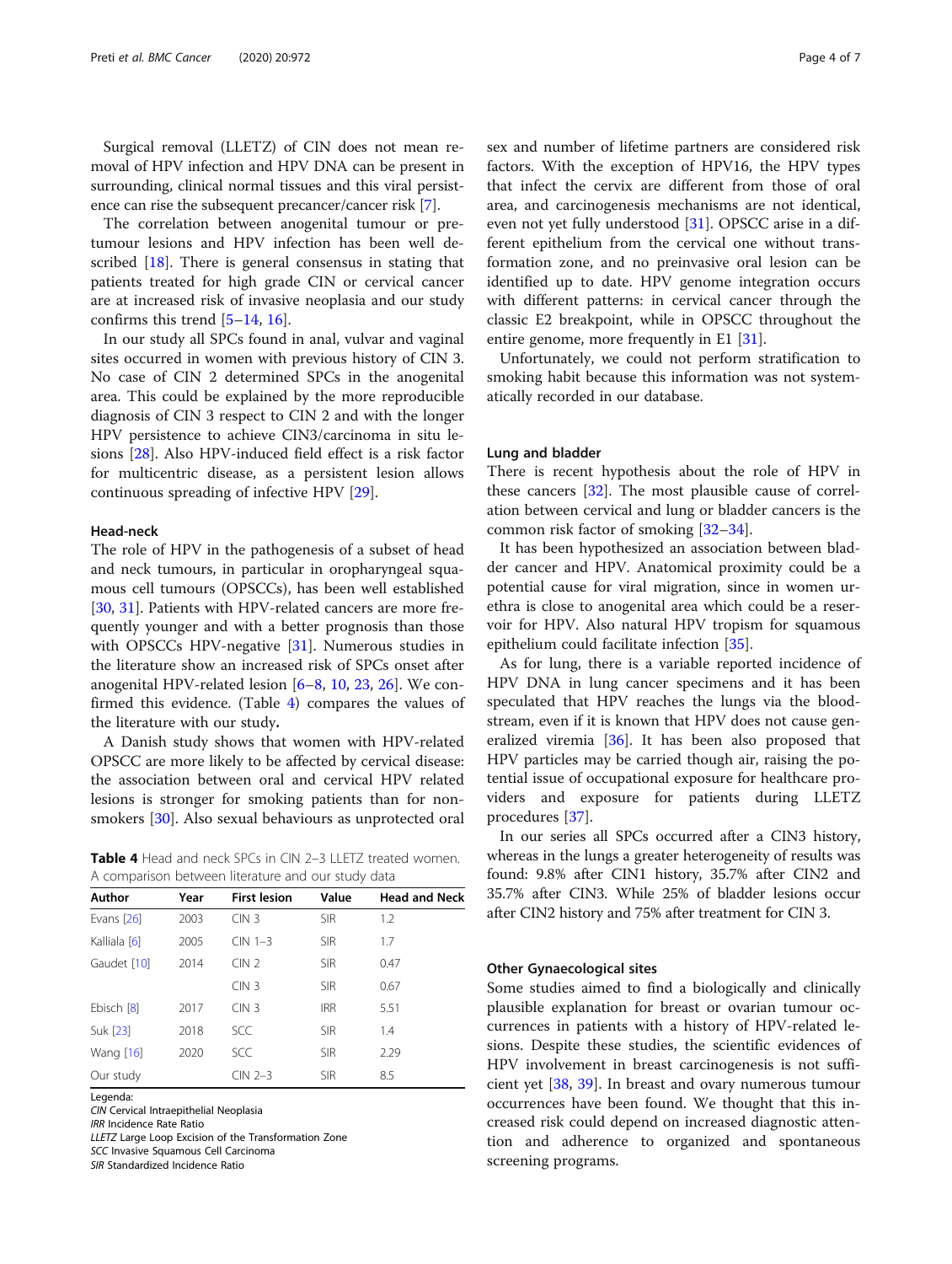The role of hormones in tumorigenesis in breast, ovary and thyroid cancers is to be considered as a possible common risk factor.

#### Conclusions

Cervical cancer screening program in Italy is constantly updated by GISCI, Italian Cervicocarcinoma Screening Group ([www.gisci.it](http://www.gisci.it)). Due to the low incidence of anal cancer (1–3 cases/100,000 women-years), vaginal cancer (0.5–1.7 cases/100,000 women-years) and vulvar cancer (1-to 4.6 cases/100,000 women-years) there are no costeffective screening programs for these tumours [[40](#page-6-0)–[43](#page-6-0)].

As invasive tumour lesions in these sites are preceded by pre-tumoral lesions and non-invasive diagnostic examinations are available, it could be appropriate to consider women treated for CIN3, as at greater risk of other HPV-related cancers, to be target of screening strategies.

To plan appropriate program for cervical precancer and cancer detection it should be suggested to continue screening after the age that usually negative women stop (65 years in Italy), as risk continues to be elevated even after 20 years from first treatment [\[7](#page-5-0)].

This prolongation or even a lifelong cervical cancer screening will allow detection of vaginal, vulvar and anal precancerous lesions too. For vaginal cancer, the personalized follow-up program would benefit from the high sensitivity of validated HPV tests combined with the high specificity of the cytology and colposcopy. Vulvar preinvasive lesions could also be detected during routine examination before the insertion of vaginal speculum to perform HPV or PAP test, through the correct and conscious inspection of the external genitalia. Thus it is of paramount importance to train healthcare providers (general practitioners, gynecologists and midwives) to a general assessment of genitalia.

In anal region, screening in CIN3 treated patients could use a threefold approach: cytology, high-resolution anoscopy and guided biopsy as the best resource currently available [\[44\]](#page-6-0). However there are no validated approaches to anal cancer screening due to its low incidence and the best option is limiting screening to highest risk subgroup, such as immunodepressed women (either from HIV or iatrogenic immunosuppression), women with multiple sexual partners, heavy smokers and with history of anal warts [\[45\]](#page-6-0).

Despite the high specificity (92%) and moderate sensitivity (72%) of oral HPV detection methods [oral rinsing and oral swabs], even for head and neck cancers the opportunity of a screening program is affected by the low incidence in the general population of the same, especially in women. Moreover, unlike tumours in the anogenital area, there is no pre-tumour lesion that anticipates oral and oropharyngeal cancers, this further compromises the usefulness of a screening strategy [[30](#page-5-0), [46\]](#page-6-0).

It remains to assess the impact of adjuvant HPV vaccination in treated patients: it has already demonstrated a protective effect in reducing recurrent intraepithelial cervical lesion but further studies are needed to evaluate the impact on HPV-related SPCs [\[47\]](#page-6-0).

There are some limitations in our study. First the type of treatment of cervical lesions, LLETZ, could have influenced the study outcome, since it removes less tissue than cold knife conization. If this approach is of utmost clinical benefit for reduction of adverse obstetrics outcomes, it can leave in situ more HPV infected tissue. Also positive margin status and glandular involvement from a less invasive treatment could have influenced, as a result of incomplete excision or a lesion hidden in the glandular crypts. Secondly, our database is not representative of the entire Italian population but based on a regional cancer registry. Furthermore, we assumed that SPCs can be attributable to HPV infection persistence but HPV testing was not available in our retrospective database.

The increased risk of cancer in extra-cervical sites after CIN 2–3 treatment makes appropriate to introduce personalized follow-up and screening programs, while HPV vaccination needs further studies to assess its impact. The best strategy should be defined according to the economic budget of public health and to the workload of the hospital units in charge of their implementation.

#### Abbreviations

CIN: Cervical Intraepithelial Neoplasia; HPV: Human Papillomavirus; LLETZ: Large Loop Excision of the Transformation Zone; SIR: Standardized Incidence Ratio; SCP: Second Primary Cancer; RTP: Registro Tumori Piemonte, Piedmont Cancer Registry; OPSCC: Oropharyngeal Squamous Cell Tumours; RR: Relative Risk

#### Acknowledgements

Not applicable.

#### Authors' contributions

Study concepts: MP. Study design: SR, MP, LG. Data acquisition: CL, NG, FB. Quality control of data and algorithms: SR, CL, SC. Statistical analysis: SR, IS, PB. Manuscript preparation: MP, SR, CL. Manuscript editing: SR, MP, CL. Manuscript review: MP, SR, LM, NG, IS, SC, FB, PB, LG, CB. All authors read and approved the final manuscript.

#### Funding

This research did not receive any specific grant from funding agencies in the public, commercial, or not-for-profit sectors.

#### Availability of data and materials

The datasets used and/or analyzed during the current study are available from the corresponding author on reasonable request.

#### Ethics approval and consent to participate

This study has been approved by the istitutional review board (IRB) of the Department of Surgical Sciences University of Torino, Italy and written consent was obtained from each participant according to Declaration of Helsinki. Researchers conducted the study using newly assigned identification number and personal information was removed.

#### Consent for publication

Not applicable.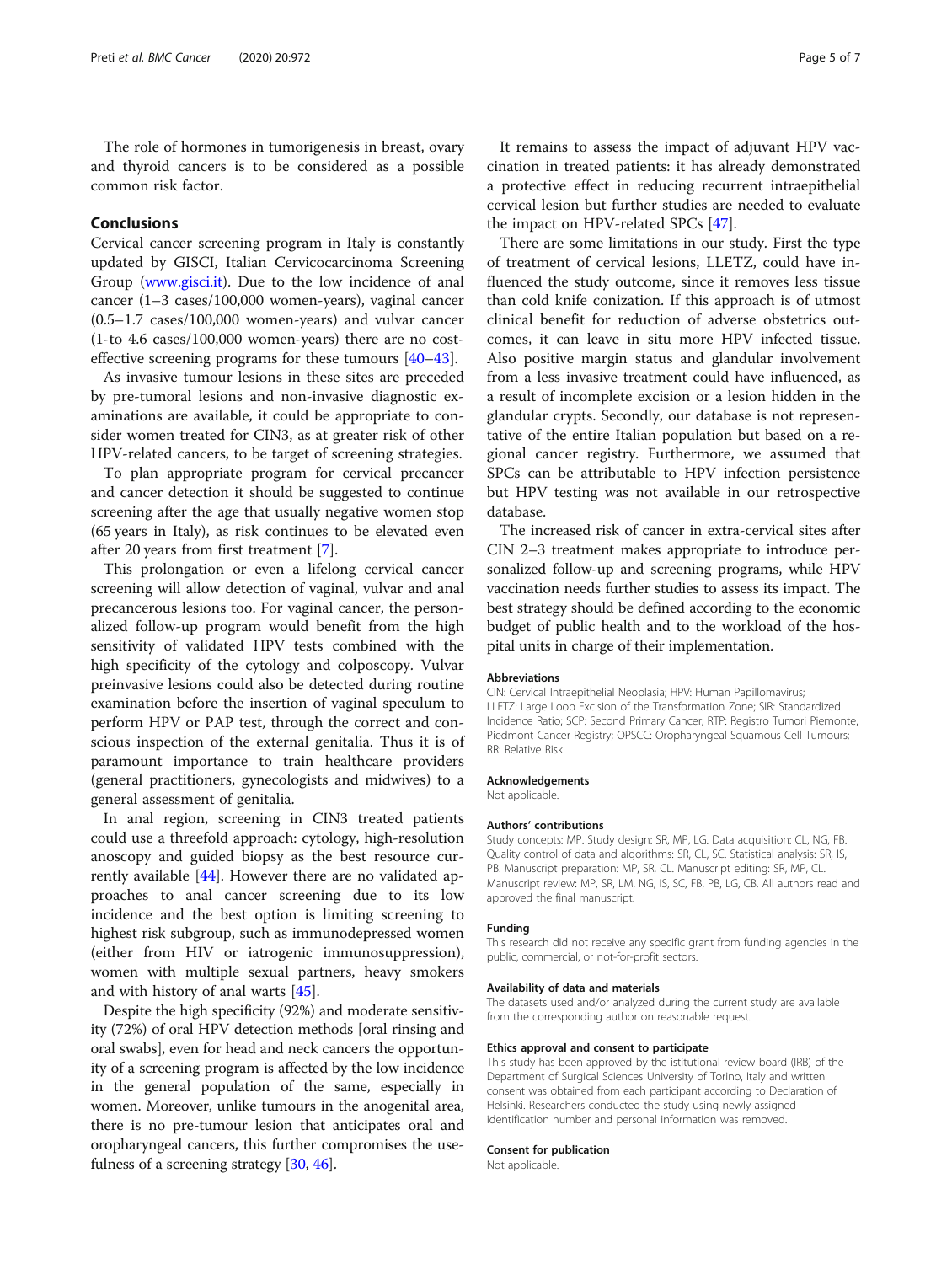#### <span id="page-5-0"></span>Competing interests

The authors declare that they have no competing interests.

#### Author details

<sup>1</sup>Department of Surgical Sciences University of Torino, Via Ventimiglia 3, 10126 Torino, Italy. <sup>2</sup>Piedmont Cancer Registry - CPO, Torino, Italy. <sup>3</sup>Cancer Prevention Center of Piedmont, Torino, Italy.

# Received: 13 February 2020 Accepted: 22 September 2020

#### References

- 1. Schiffman M, Castle PE, Jeronimo J, Rodriguez AC, Wacholder S. Human papillomavirus and cervical cancer. Lancet (London, England). 2007;370:890– 907. [https://doi.org/10.1016/S0140-6736\(07\)61416-0](https://doi.org/10.1016/S0140-6736(07)61416-0).
- 2. Tommasino M. The human papillomavirus family and its role in carcinogenesis. Semin Cancer Biol. 2014;26:13–21. [https://doi.org/10.1016/j.](https://doi.org/10.1016/j.semcancer.2013.11.002) [semcancer.2013.11.002](https://doi.org/10.1016/j.semcancer.2013.11.002).
- De Sanjosé S, Brotons M, Pavón MA. The natural history of human papillomavirus infection. Best Pract Res Clin Obstet Gynaecol. 2018;47:2–13. [https://doi.org/10.1016/j.bpobgyn.2017.08.015.](https://doi.org/10.1016/j.bpobgyn.2017.08.015)
- 4. Doorbar J. Host control of human papillomavirus infection and disease. Best Pract Res Clin Obstet Gynaecol. 2018;47:27–41. [https://doi.org/10.1016/j.](https://doi.org/10.1016/j.bpobgyn.2017.08.001) [bpobgyn.2017.08.001](https://doi.org/10.1016/j.bpobgyn.2017.08.001).
- Serrano B, Brotons M, Bosch FX, Bruni L. Epidemiology and burden of HPVrelated disease. Best Pract Res Clin Obstet Gynaecol. 2018;47:14–26. [https://](https://doi.org/10.1016/j.bpobgyn.2017.08.006) [doi.org/10.1016/j.bpobgyn.2017.08.006](https://doi.org/10.1016/j.bpobgyn.2017.08.006).
- 6. Kalliala I, Anttila A, Pukkala E, Nieminen P. Risk of cervical and other cancers after treatment of cervical intraepithelial Neoplasia: retrospective cohort study. BMJ. 2005;331:1183–5. <https://doi.org/10.1136/bmj.38663.459039.7C>.
- Kalliala I, Athanasiou A, Veroniki AA, Salanti G, Efthimiou O, Raftis N, Bowden S, Paraskevaidi M, Aro K, Arbyn M, Bennett P, Nieminen P, Paraskevaidis E, Kyrgiou M. Incidence and mortality from cervical cancer and other malignancies after treatment of cervical intraepithelial neoplasia: a systematic review and meta-analysis of the literature. Ann Oncol. 2020;31: 213–27.
- 8. Ebisch RMF, Rutten DWE, IntHout J, Melchers WJG, Massuger LFAG, Bulten J, et al. Long-lasting increased risk of human papillomavirus-related carcinomas and Premalignancies after cervical intraepithelial Neoplasia grade 3: a population-based cohort study. J Clin Oncol. 2017;35:2542–50. [https://doi.org/10.1200/JCO.2016.71.4543.](https://doi.org/10.1200/JCO.2016.71.4543)
- 9. Edgren G, Sparén P. Risk of anogenital cancer after diagnosis of cervical intraepithelial neoplasia: a prospective population-based study. Lancet Oncol. 2007;8:311–6. [https://doi.org/10.1016/S1470-2045\(07\)70043-8.](https://doi.org/10.1016/S1470-2045(07)70043-8)
- 10. Gaudet M, Hamm J, Aquino-Parsons C. Incidence of ano-genital and head and neck malignancies in women with a previous diagnosis of cervical intraepithelial neoplasia. Gynecol Oncol. 2014;134:523–6. [https://doi.org/10.](https://doi.org/10.1016/j.ygyno.2014.07.088) [1016/j.ygyno.2014.07.088](https://doi.org/10.1016/j.ygyno.2014.07.088).
- 11. Sand FL, Munk C, Jensen SM, Svahn MF, Frederiksen K, Kjær SK. Long-term risk for noncervical anogenital cancer in women with previously diagnosed high-grade cervical intraepithelial neoplasia: a Danish nationwide cohort study. Cancer Epidemiol Biomark Prev. 2016;25:1090–7. [https://doi.org/10.](https://doi.org/10.1158/1055-9965.EPI-15-1291) [1158/1055-9965.EPI-15-1291](https://doi.org/10.1158/1055-9965.EPI-15-1291).
- 12. Saleem AM, Paulus JK, Shapter AP, Baxter NN, Roberts PL, Ricciardi R. Risk of anal cancer in a cohort with human papillomavirus-related gynecologic neoplasm. Obstet Gynecol. 2011;117:643–9. [https://doi.org/10.1097/AOG.](https://doi.org/10.1097/AOG.0b013e31820bfb16) [0b013e31820bfb16](https://doi.org/10.1097/AOG.0b013e31820bfb16).
- 13. Neumann F, Jégu J, Mougin C, Prétet JL, Guizard AV, Lapôtre-Ledoux B, et al. Risk of second primary cancer after a first potentially-human papillomavirus-related cancer: a population-based study. Prev Med (Baltim). 2016;90:52–8. [https://doi.org/10.1016/j.ypmed.2016.06.041.](https://doi.org/10.1016/j.ypmed.2016.06.041)
- 14. Acevedo-Fontánez AI, Suárez E, Torres Cintrón CR, Ortiz AP. Risk of anal Cancer in women with a human papillomavirus-related gynecological neoplasm: Puerto Rico 1987-2013. J Low Genit Tract Dis. 2018;22:225–30. [https://doi.org/10.1097/LGT.0000000000000395.](https://doi.org/10.1097/LGT.0000000000000395)
- 15. Viarisio D, Gissmann L, Tommasino M. Human papillomaviruses and carcinogenesis: well-established and novel models. Curr Opin Virol. 2017;26: 56–62. <https://doi.org/10.1016/J.COVIRO.2017.07.014>.
- 16. Wang M, Sharma A, Osazuwa-peters N, Simpson MC, Schootman M, Piccirillo JF, et al. Risk of subsequent malignant neoplasms after an index potentially-human papillomavirus ( HPV ) -associated cancers. Cancer

Epidemiol. 2020;64(Augus2019):101649. [https://doi.org/10.1016/j.canep.2019.](https://doi.org/10.1016/j.canep.2019.101649) [101649](https://doi.org/10.1016/j.canep.2019.101649).

- 17. Testori A, Cioffi U, De Simone M, Bini F, Vaghi A, Lemos AA, et al. Multiple primary synchronous malignant tumors. BMC Res Notes. 2015;8:1–4. [https://](https://doi.org/10.1186/s13104-015-1724-5) [doi.org/10.1186/s13104-015-1724-5.](https://doi.org/10.1186/s13104-015-1724-5)
- 18. Pandey NO, Chauhan AV, Raithatha NS, Patel PK, Khandelwal R, Desai AN, Choxi Y, Kapadia RS, Jain ND. Association of TLR4 and TLR9 polymorphisms and haplotypes with cervical cancer susceptibility. Sci Rep. 2019;9.
- 19. Organization WHO, international agency for research on cancer humans ocrt. Monographs on the Evaluation of Carcinogenic Risks to Humans - Human Papillomaviruses. Vol. 90, International Agency for Research on Cancer Iarc; 2007. p. 33–43.
- 20. Luhn P, Walker J, Schiffman M, Zuna RE, Dunn ST, Gold MA, Smith K, Mathews C, Allen RA, Zhang R, Wang S, Wentzensen N. The role of cofactors in the progression from human papillomavirus infection to cervical cancer. Gynecol Oncol. 2013;128(2):265–70. [https://doi.org/10.1016/j.ygyno.](https://doi.org/10.1016/j.ygyno.2012.11.003) [2012.11.003.](https://doi.org/10.1016/j.ygyno.2012.11.003)
- 21. Mantel N, Haenszel MW. Statistical aspects of thee analysis of data from retrospective studies of disease. J Nat Cancer Inst. 1959;22:719–48.
- 22. Strander B, Andersson-Ellstrom A, Milsom I, Sparen P. Long term risk of invasive cancer after treatment for cervical intraepithelial neoplasia grade 3: population based cohort study. Bmj. 2007;335:1077. [https://doi.org/10.1136/](https://doi.org/10.1136/bmj.39363.471806.BE) [bmj.39363.471806.BE.](https://doi.org/10.1136/bmj.39363.471806.BE)
- 23. Suk R, Mahale P, Sonawane K, Sikora AG, Chhatwal J, Schmeler KM, Sigel K, Cantor S, Chiao EY, Deshmukh A. Trends in risks for second primary cancers associated with index human papillomavirus–associated cancers. JAMA Netw Open. 2018;1:e181999. [https://doi.org/10.1001/jamanetworkopen.2018.1999.](https://doi.org/10.1001/jamanetworkopen.2018.1999)
- 24. Balasubramaniam SD, Balakrishnan V, Ein Oon C, Kau G. Key molecular events in cervical Cancer development. Medicina. 2019;55:384. [https://doi.](https://doi.org/10.3390/medicina55070384) [org/10.3390/medicina55070384](https://doi.org/10.3390/medicina55070384).
- 25. Bertoli HK, Thomsen LT, Iftner T, Dehlendorff C, Kjær SK. Risk of vulvar, vaginal and anal high-grade intraepithelial Neoplasia and Cancer according to cervical human papillomavirus (HPV) status: a population-based prospective cohort study. Gynecol Oncol. 2020;157:456–62. [https://doi.org/](https://doi.org/10.1016/j.ygyno.2020.01.030) [10.1016/j.ygyno.2020.01.030](https://doi.org/10.1016/j.ygyno.2020.01.030).
- 26. Evans HS, Newnham A, Hodgson SV, Møller H. Second primary cancers after cervical intraepithelial neoplasia III and invasive cervical cancer in Southeast England. Gynecol Oncol. 2003;90:131–6. [https://doi.org/10.1016/S0090-](https://doi.org/10.1016/S0090-8258(03)00231-2) [8258\(03\)00231-2](https://doi.org/10.1016/S0090-8258(03)00231-2).
- 27. Tatti S, Suzuki V, Fleider L, Maldonado V, Caruso R, Tinnirello MDLA. Anal intraepithelial lesions in women with human papillomavirus-related disease. J Low Genit Tract Dis. 2012;16:454–9. [https://doi.org/10.1097/LGT.](https://doi.org/10.1097/LGT.0b013e31825d2d7a) [0b013e31825d2d7a](https://doi.org/10.1097/LGT.0b013e31825d2d7a).
- 28. Carreon JD, Sherman ME, Guillén D, Solomon D, Herrero R, Jerónimo J, Wacholder S, et al. CIN2 is a much less reproducible and less valid diagnosis than CIN3: results from a histological review of population-based cervical samples. Int J Gynecol Pathol. 2007;27:441–6. [https://doi.org/10.1097/pgp.](https://doi.org/10.1097/pgp.0b013e31805152ab) [0b013e31805152ab.](https://doi.org/10.1097/pgp.0b013e31805152ab)
- 29. Adams TS, Mbatani NH. Clinical Management of Women Presenting with field effect of HPV and intraepithelial disease. Best Practice & Research Clinical Obstetrics & Gynaecology. 2018;47:86–94. [https://doi.org/10.1016/j.](https://doi.org/10.1016/j.bpobgyn.2017.08.013) [bpobgyn.2017.08.013](https://doi.org/10.1016/j.bpobgyn.2017.08.013).
- 30. Thomsen LT, Kjær SK. Women with cervical cancer precursor lesions: a highrisk group for human papillomavirus (HPV)-related oropharyngeal cancer? Acta Oncol (Madr). 2019;0:1–2. [https://doi.org/10.1080/0284186X.2019.](https://doi.org/10.1080/0284186X.2019.1581378) [1581378.](https://doi.org/10.1080/0284186X.2019.1581378)
- 31. Pan C, Issaeva N, Yarbrough WG. HPV-driven oropharyngeal cancer: current knowledge of molecular biology and mechanisms of carcinogenesis. Cancers Head Neck. 2018;3:1–11. <https://doi.org/10.1186/s41199-018-0039-3>.
- 32. Peña N, Carrillo D, Muñoz JP, Chnaiderman J, Urzúa U, León O, et al. Tobacco smoke activates human papillomavirus 16 p97 promoter and cooperates with high-risk E6/E7 for oxidative DNA damage in lung cells. PLoS One. 2015;10:1–16. [https://doi.org/10.1371/journal.pone.0123029.](https://doi.org/10.1371/journal.pone.0123029)
- 33. Xiong WM, Xu QP, Li X, Xiao RD, Cai L, He F. The association between human papillomavirus infection and lung cancer: a system review and meta-analysis. Oncotarget. 2017;8:96419–32. [https://doi.org/10.18632/](https://doi.org/10.18632/oncotarget.21682) [oncotarget.21682](https://doi.org/10.18632/oncotarget.21682).
- 34. House R, Janakiraman H, Ogretmen B, Kato M, Erkul E, et al. Smokinginduced control of miR-133a-3p alters the expression of EGFR and HuR in HPV-infected oropharyngeal cancer. 2018:1–17. [https://doi.org/10.1371/](https://doi.org/10.1371/journal.pone.0205077) [journal.pone.0205077](https://doi.org/10.1371/journal.pone.0205077).